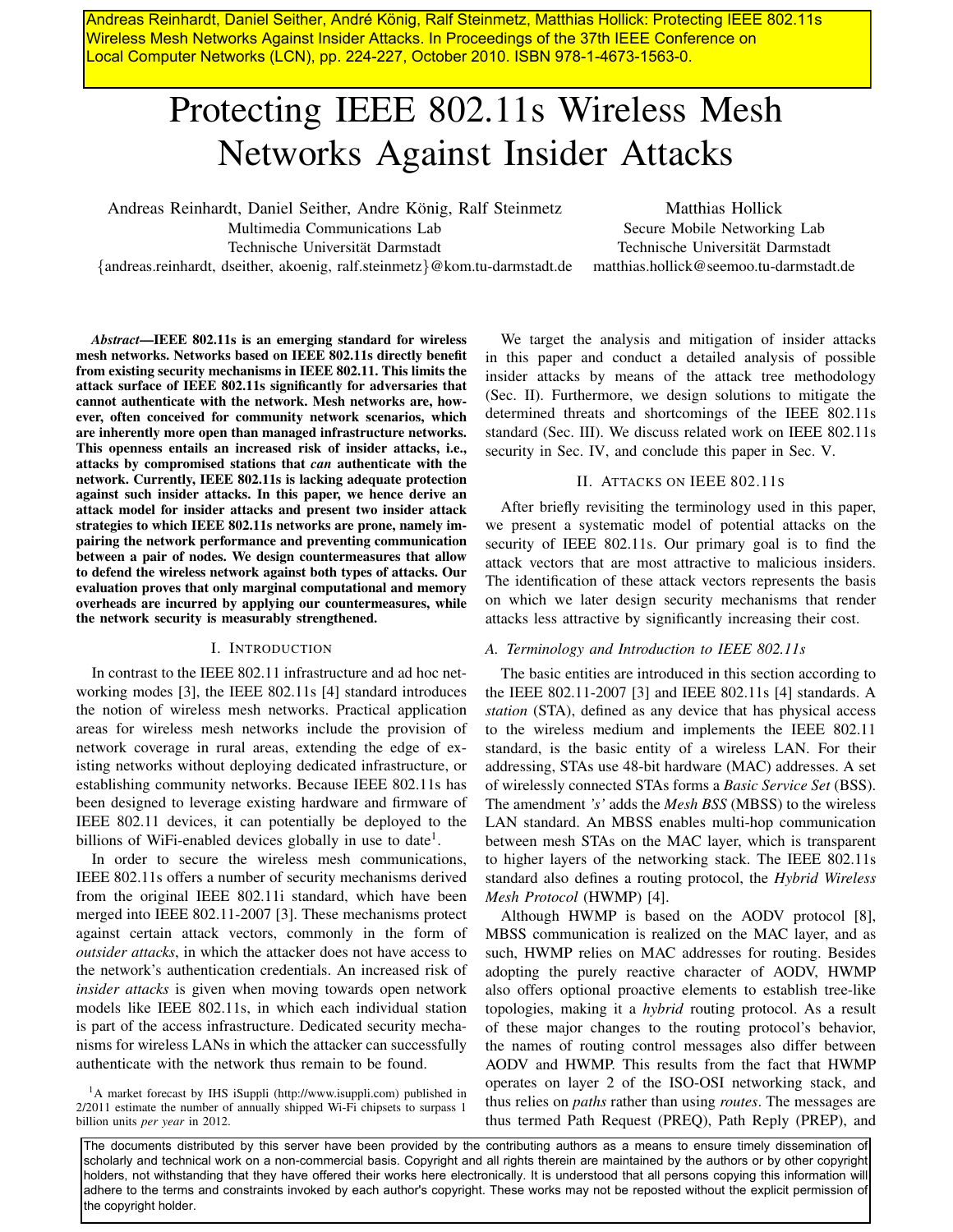

Fig. 1. Attack tree for attacks that impair the network performance

Path Error (PERR). Moreover, the hop-count routing metric of AODV is replaced by an extensible path selection framework, which allows for advanced metrics. With regard to its security, IEEE 802.11s introduces the *Simultaneous Authentication of Equals* (SAE) protocol [2]. It establishes a cryptographically strong secret based on the mutual knowledge of a simple password, thus representing a viable alternative when central authentication servers are unavailable.

## *B. Scope and Methodology*

First and foremost, this paper focuses on attacks from users authenticated to the network, i.e., insiders. Furthermore, we assume that the network is configured using the state-of-theart security services of IEEE 802.11, e.g., WPA2. We confine our analysis to attacks on the MAC sublayer of the wireless LAN and do not consider the modification of higher-layer data as a successful attack. Attacks must have an impact on more than just the direct neighbors of the attacker, or they must have other significant benefits over simple jamming on the physical layer. Finally, all Mesh STAs strictly adhere to the standards, i.e., we do not consider vulnerabilities that are introduced by the implementer of the networking stack.

To model attacks on IEEE 802.11s, we use the attack tree method described by Schneier in [10]. The attacker's main goal is used as the root of the tree. Different approaches to reach this goal are represented by child nodes (subgoals) of the tree root. This subdivision is carried out recursively until basic actions are reached that form the leaves of the tree and are specific enough to be implemented. We assume a disjunction of the children unless the connection is annotated with *AND*, in which case the attack described in the tree node is only considered successful if all of its children are successful. Attack trees cannot only be used to show the different ways to achieve an attacker's goal but also to evaluate the difficulty of such attacks and their probability to succeed. Specifically, we estimate the difficulty *d*, ranging from 1 (very simple task) to 100 (very complex task), and the success probability *p*, which ranges between 0 and 1 and describes the probability that an action has the desired outcome (defined in its parent node) if carried out correctly.

### *C. Attacker's Goals*

As we confine our analysis to the MAC sublayer and only focus on attacks that have an impact beyond the one hop neighborhood, the routing process of IEEE 802.11s is the sole target with notable attack surface. We have identified two primary attacker goals, which are described as follows.

*a) Impairing the network performance:* Network performance can be impaired by attacks on the network's resources (e.g. CPU and memory usage of the STAs or their available airtime) and/or on the routing process itself. The complete attack tree devised for attacks on the network performance is visualized in Fig. 1. Each node in the attack tree is annotated by its difficulty and success probability or their quotient. First of all, the repeated connection and disconnection between neighboring nodes always requires the execution of costly cryptographic operations. Besides overusing CPU resources, the excessive demand for STA memory can also be used for attacking a node. An attacker can repeatedly create a new identity (i.e., a new MAC address), and then create security associations/peerings with one or multiple neighbors. While he can purge all data when switching to a new identity, its neighbors accumulate large amounts of stale state information.

The creation of routing loops has a high *d/p* ranking in our attack tree and is thus considered harder to achieve. Its most complicated component is to physically move near two intermediate nodes on a route. Once in this position, the attacker can transmit a specially crafted PREQ in order to create a routing loop which keeps the involved STAs busy by forwarding the same data frames back and forth until their TTL field expires [1]. An attacker can also repeatedly send PREQs to cause a high amount of traffic in the whole network [7]. Because the frame is flooded to all STAs, each of them replies with a PREP if the frame is a proactive PREQ and replies were requested. As a result, this leads to a Distributed Denial of Service attack on the neighbor nodes. Finally, selective forwarding attacks represent the fifth class of attacks on the network performance. In order for this attack to be successful, routes must firstly be diverted to involve the malicious node. Subsequently, the attacker simply drops some or all of the forwarded data.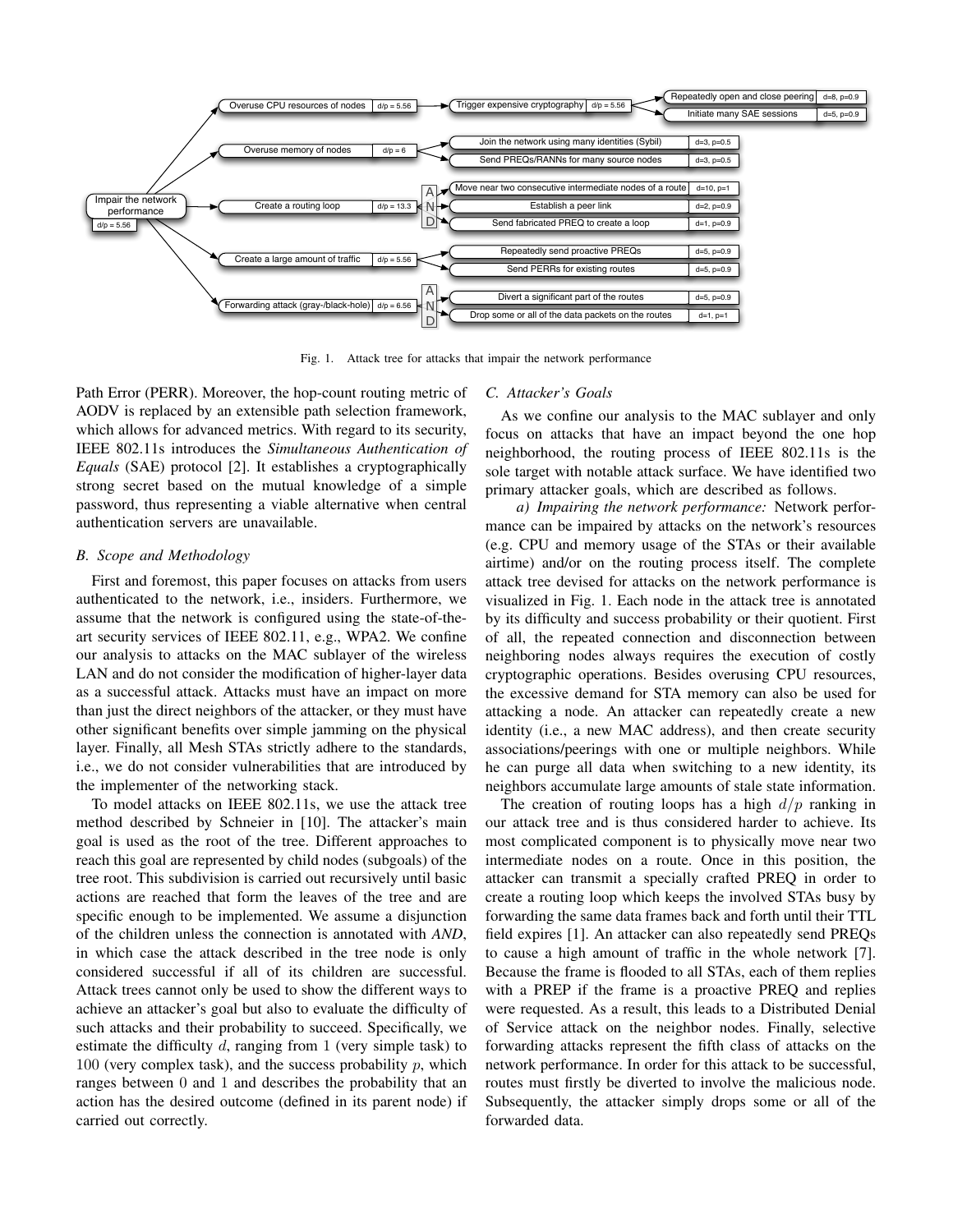

Fig. 2. Attack tree for the goal of preventing communication between a pair of nodes.

*b) Prevent communication between a pair of nodes:* The ways for achieving the goal of preventing communication between a pair of nodes are modeled in Fig. 2, and selected means are discussed as follows. Becoming part of a route is essential for numerous attacks. If the metric value in forwarded PREQs for the given route is reduced by the attacker, the probability rises that he will be included in the resulting route. Similarly, when the source sequence number is increased in forwarded PREQs, the resulting route seems fresher than any real route and is thus preferred over others. The HWMP protocol relies on PERR frames in order to invalidate routes. Besides their intentional transmission while the attacker is included in the route, PERR frames can also be injected into an existing route between a given pair of nodes. The difference is that the attacker needs to use the address of the intermediate node from the previous step as the sender address and to encrypt the frame using the neighbor's mesh group temporal key, so that the PERR is accepted by other STAs in the route.

Routes can also be interrupted from the outside, either by sending group-addressed PERR frames, or by jamming the channel when transmission of relevant PREQ or PREP is in progress. An attacker listens to the channel and starts jamming as soon as he detects an ongoing transmission of a frame that contains a PREQ or PREP for the given pair of nodes.

# III. DESIGN OF SECURITY EXTENSIONS

Having identified the vulnerabilities of IEEE 802.11s, we show that the attack surface of an MBSS can be significantly reduced by investing a certain amount of network resources into extended proactive security.

## *A. End-to-end Data Authentication*

The first proposed security extension is end-to-end data authentication, which is achieved by appending a digital signature of the immutable parts of the routing element to each frame. In order for this end-to-end data authentication to work properly, PREP generation by intermediate nodes must be disabled, as intermediate STAs cannot create signatures for the destination STA of the route. Similarly, PERR frames are signed at each hop, but STAs only forward information for which the last transmitter of the PERR is the next hop, as only these routes have been broken. Finally, to ensure that mutable fields that have been changed in value en route do not impair the operation of the signature, they must be excluded from the set of data which is signed. An extension to also protect these mutable fields is presented as follows.

#### *B. Protection of Mutable Data*

In Route Announcements (RANNs), PREQs and PREPs, three fields, namely the Hop Count, Time to Live (TTL), and Metric elements are mutable and thus cannot be protected by aforementioned approach. We focus on the protection of the metric elements, because the hop count field is neither used to make routing decisions in HWMP, nor could we come up with any significant attacks that exploit unprotected TTL values. Due to the large increments and the large total size of metric values, however, their protection is complex. The Airtime Link Metric uses 4 bytes which would lead to a hash chain length of 2<sup>32</sup>, or more than 4 billion steps. This motivated us to introduce a function which maps the metric value to a smaller range of numbers, described as follows. If we assume a link operating at 54MBit/s in the absence of transmission errors, we get the lower bound of  $153\mu$ s. As  $log_2(153)$ >7, the lower 7 bits of the metric value do not carry relevant information and can be discarded. Similarly, for a link operating at the minimum data rate of 1MBit/s and with an error rate of 75%, we get an upper bound of  $32772\mu$ s. Its  $log_2(32772) \approx 15$